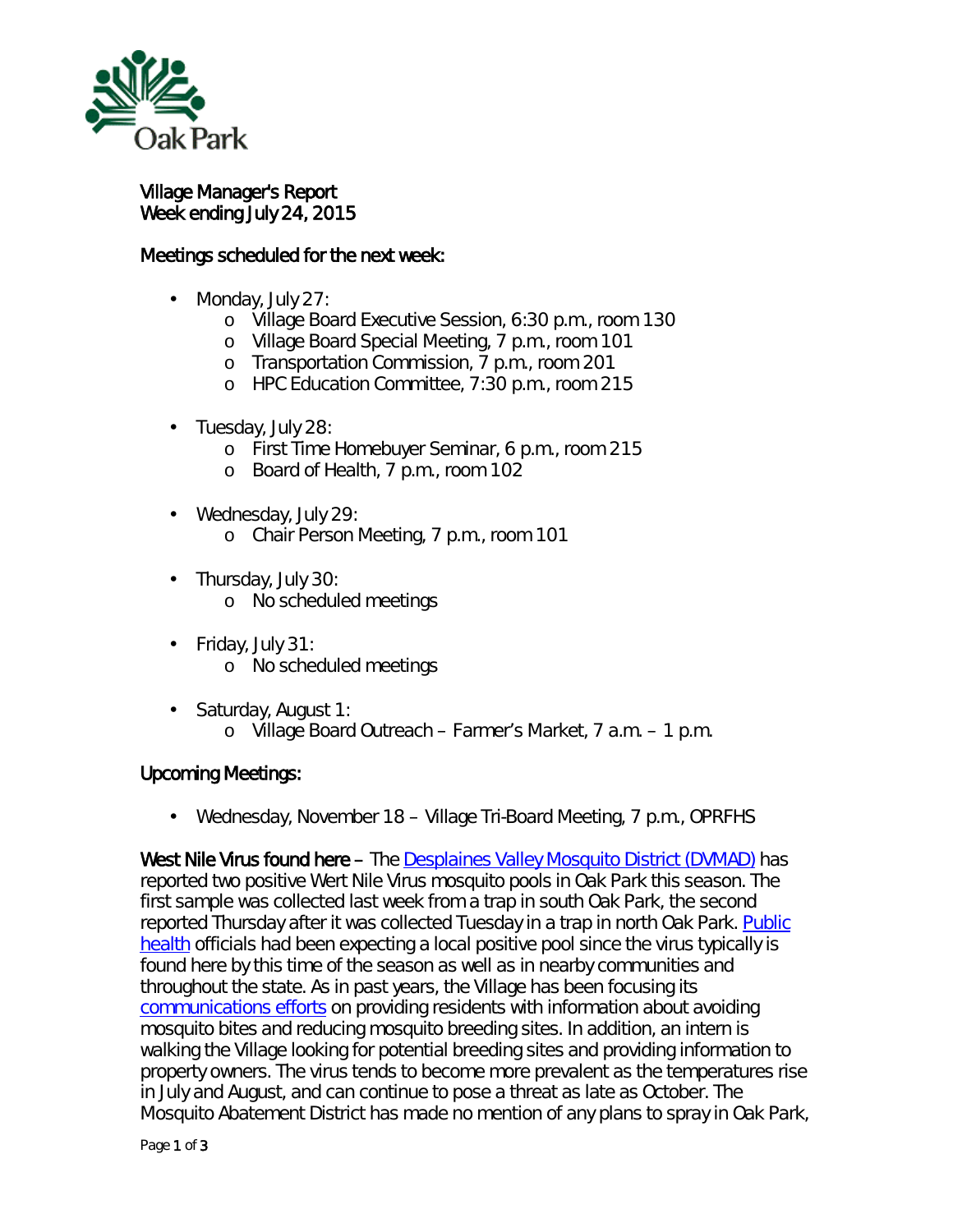but this could change depending on conditions. Plans are in place to notify the community as soon as possible should the abatement district schedule spraying.

Storm damage report – Last Saturday afternoon's fast moving, but high-intensity thunderstorm caused significant damage as several trees were blown down or lost large limbs. The storm's impact reached from North Avenue to just south of Madison St. Locations with the most significant tree damage included 602 Belleforte Ave., 240 S. Oak Park Ave., 219 Clinton Ave., 636 Wesley Ave., 233 S. Scoville Ave., 427 S. Grove Ave., 201 N. Elmwood Ave., 125 S. Euclid Ave., 649 N. Forest Ave., 1100 Edmer Ave. and 412 N. Cuyler Ave. Five Forestry Division staff and eight workers from a private contractor worked until dark after the storm, clearing the public ways and making the situation safe for the remainder of the weekend. Crews spent much of this week going block by block to clean up any remaining debris.

Northeast Oak Park flooding follow up – Public Works Director John Wielebnicki and Village Engineer Bill McKenna attended the Zone 1 resident beat officer meeting this week at Hatch Elementary School to discuss last month's flooding issues. In addition to answering questions from about 50 neighborhood residents in attendance, John and Bill explained how the local sewer system and the [Metropolitan Water](https://www.mwrd.org/irj/portal/anonymous/Home)  [Reclamation District](https://www.mwrd.org/irj/portal/anonymous/Home) (MWRD) sewer network work to carry storm water away from the Village. They also spoke about possible long-term capital improvement plans that could help mitigate sewer backup issues in the area. The Village's [Sewer Backup](http://www.oak-park.us/village-services/housing-programs/sewer-backup-protection-grant)  **[Protection Grant program](http://www.oak-park.us/village-services/housing-programs/sewer-backup-protection-grant)** also was discussed, including details on how to apply. John said the crowd expressed appreciation for holding the meeting.

Viaduct mural creates buzz– The mural being installed by 11 young local artists at the Austin Boulevard viaduct in Oak Park has the Chicago side of the street asking if they can get in on the project. The mosaic mural is being created as part of the Oak Park Area Arts Council's annual *[Off the Wall](http://oakparkareaartscouncil.org/off-the-wall/)* summer arts employment program for teens, now in its 10th year. Because of the buzz the installation has created on Austin, the Arts Council is planning to meet with the area's alderman to try and organize a similar effort on the Chicago side next summer. Working together on public art can be a tangible illustration of the kind of cross-border collaboration the Village hopes to nurture with its neighbors to address shared concerns and opportunities.

Tobacco-free policy makes Crain's – The Village's recent decision to ban all tobacco products on municipal properties gained the attention of *Crain's Chicago Business*, which reported the new program in this week's issue and included it in the publication's email news summary. The story notes that Oak Park is the first municipality in the state to ban tobacco products on all properties, adding that smoking was banned in our public parks in 2002. [Click here to read the story.](http://www.oak-park.us/sites/default/files/456678891/2015-07-22-oak-park-bans-smoking-on-village-property-crains.pdf)

Central reservoir back in service - The Central Reservoir under Stevenson Park is back in service. The contractor estimates it will take another two to four weeks to complete replacing the soil on the outside reservoir roof.

Ridgeland Avenue sewer project update – Replacement of the sewer main on Ridgeland Avenue has progressed just north of Thomas Street. Restoration of the concrete base in the street is underway between Chicago Avenue and Thomas, in